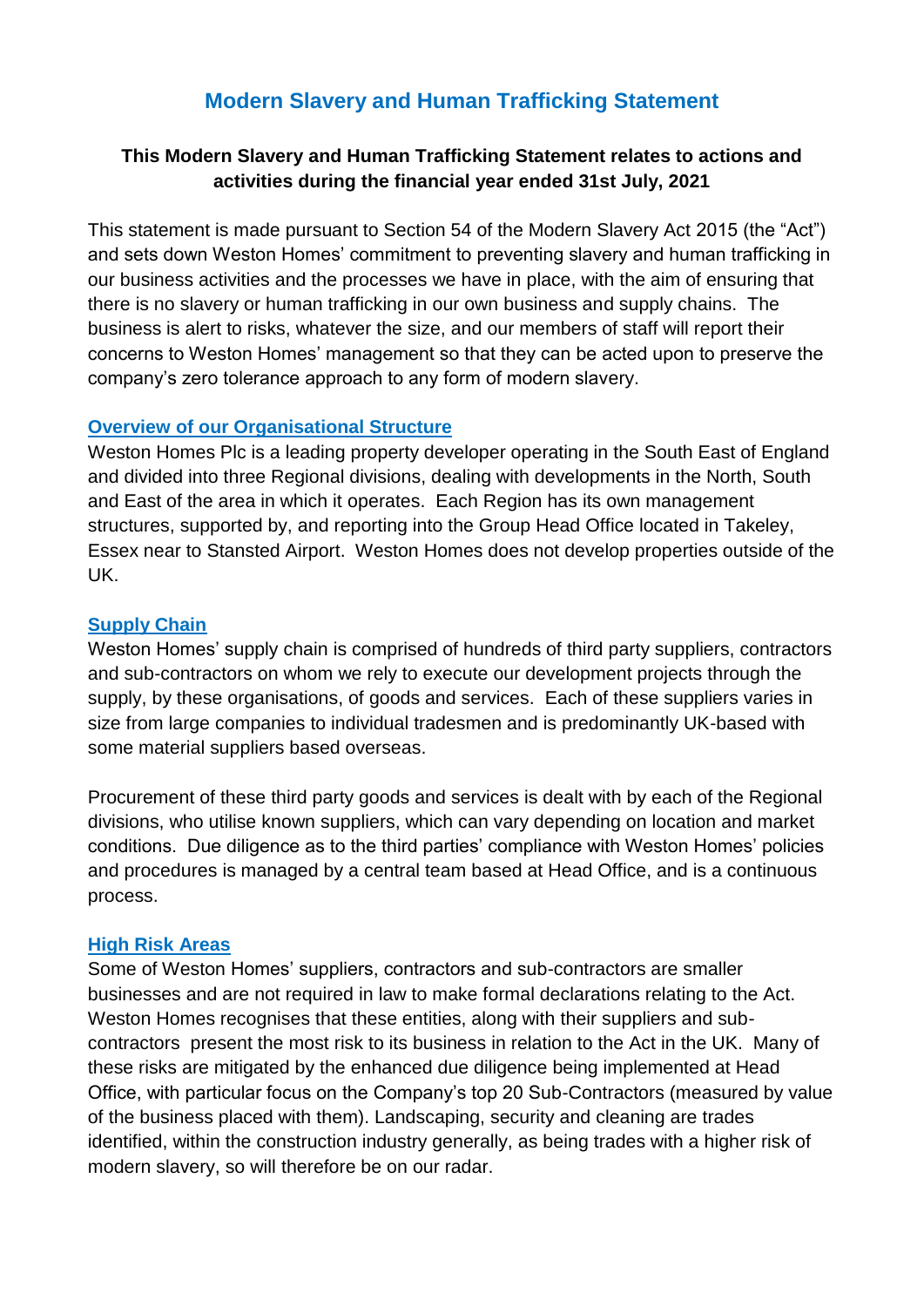With regard to materials the business uses in its developments, some of these are procured from suppliers outside of Europe, and Weston Homes acknowledges that there is a risk of modern slavery in this 'upstream' supply where human rights legislation may be less stringent. When the business engages with suppliers of materials outside of Europe who we have not used before, we arrange for a specialist agency in that country to visit our potential supplier to review their operations, as part of a due diligence exercise, to ensure that their working practises suit Weston Homes' strict business principles, and then provide the business with a report on their findings.

Given that many of Weston Homes' suppliers are long-standing, we are in contact with all such suppliers asking them to make the same confirmations to the business that it requires from new suppliers.

# **Weston Homes' Policies**

Weston Homes recognises its moral and ethical responsibilities to do all it can to ensure that its business and supply chain is slavery free, and in order to help achieve this has a number of internal policies as well as the due diligence it carries out, as. The internal policies include those that govern and control Whistleblowing, Anti-Corruption and Bribery, Harassment and Bullying, Proof of Right to Work, Equality and Diversity and, in due course, Modern Slavery.

# **Actions taken to Combat Modern Slavery**

## **Obligations on our suppliers - contractor assessment**

Weston Homes operates a supplier policy and maintains a preferred supplier list. We conduct due diligence on all new suppliers before allowing them to become a preferred supplier. The business reserves the contractual right to terminate any supplier contract in the event of a breach of any legislative requirement which includes modern slavery.

The confirmations the business requires from all preferred suppliers are:

- They have taken steps to eradicate modern slavery within their business;
- They hold their own suppliers to account over modern slavery;
- They pay their employees at least the national minimum wage/national living wage (as appropriate); and
- The business may terminate the contract at any time should any instances of modern slavery come to light.

### **Contract terms**

Weston Homes' standard supplier terms include an obligation on suppliers to obtain similar commitments from their suppliers.

### **Training and awareness**

The business will provide training for all of its staff so that they understand the signs of modern slavery and what to do if they suspect that it is taking place. Refresher training will take place at regular intervals when deemed necessary.